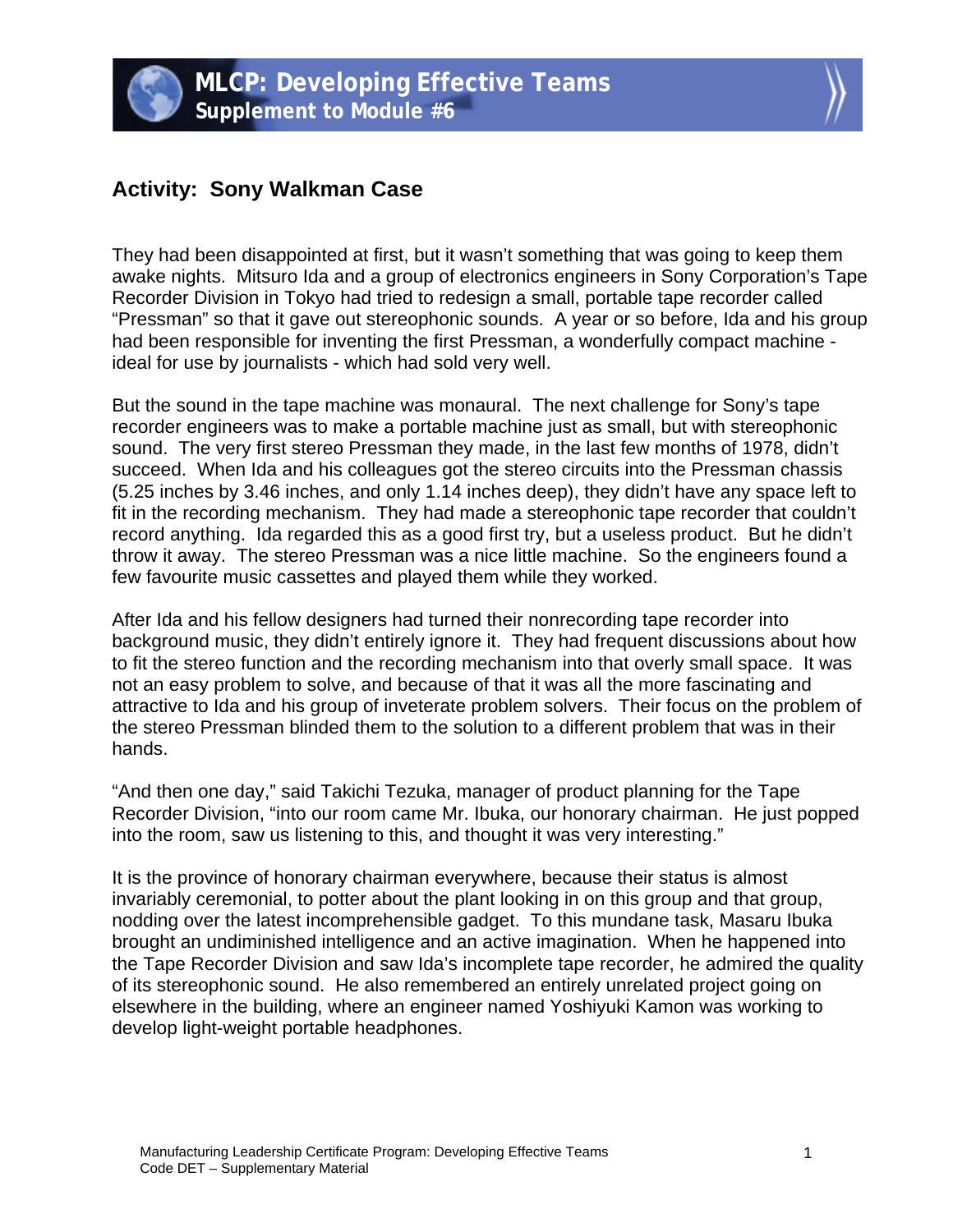



"What if you combined them?" asked Ibuka. "At the very least the headphones would use battery power much more efficiently than stereo speakers. Reduce power requirements and you can reduce battery consumption." But another idea began to form in his mind. If you added the headphones, wouldn't you dramatically increase the quality of what the listener hears? Could you leave out the recorder entirely and make a successful product that just plays music?

In the world of tape recorders, Ibuka's thought was heresy. He was mixing up functions. Headphones traditionally were supposed to extend the usefulness of tape recorders, not be essential to their success. This idea was so well established that, if Ibuka had not made an association between a defective tape recorder design and the unfinished headphone design, Walkman may well have remained a little byway in musical history. Design groups within Sony tend to be very close knit and remain focused on short-term task completion. Even when things were less busy, there was no reason for tape recorder people ever to communicate with headphone people. They had nothing to do with each other. Tezuka, the man who later was described as "the secretariat of the Walkman project," said, "No one dreamed that a headphone would ever come in a package with a tape recorder. We're not very interested in what they do in the Headphone Division." But, even without this insularity, there is no assurance that someone else at Sony would have made the connection that Ibuka made. To people today, the relationship between a cassette player and a set of headphones is self-evident. But to people at Sony, and at virtually every consumer electronics company, that connection was invisible in 1978.

Ibuka got a predictable response from the researchers in the electronics lab and from others in the Tape Recorder and Headphone divisions. They were painfully polite but noncommittal. Ibuka might be right that the headphones would improve Pressman's efficiency, but nobody could guess how much of an improvement that would be. No one wanted to tell Ibuka that the idea of removing the speaker in favour of headphones was crazy. But it was! What if the owner of the device wanted to play back a tape so that more than one person could listen?

When Ibuka ventured further into illogic by suggesting a playback machine with no speaker and no recorder, he lost everybody. Who would want to buy such a thing? Who in Sony Corporation would support even ten minutes of development on such a harebrained scheme?